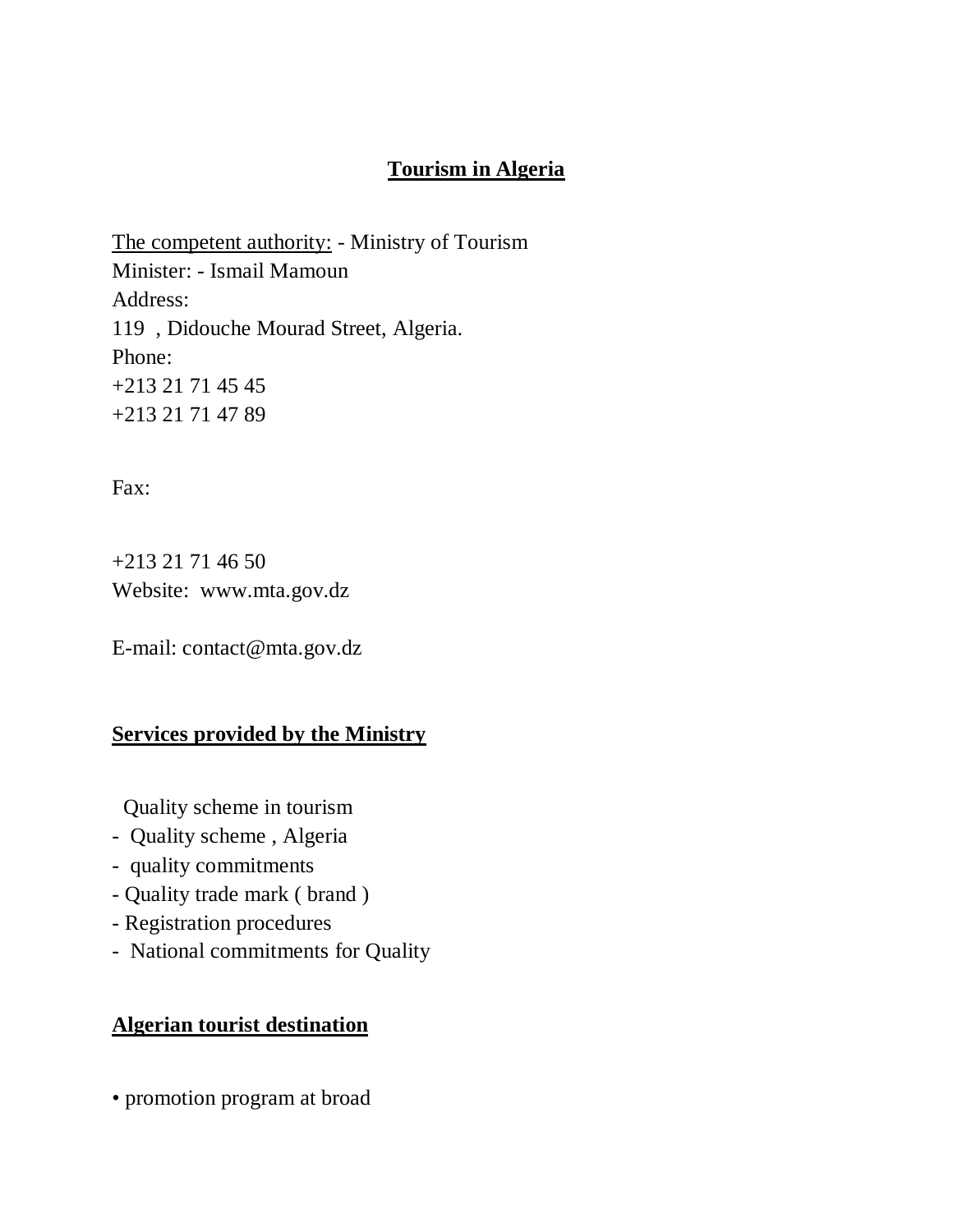- local offices ( agencies ) of tourism
- facilities provided for tourist activities

# **Tourist activities**

- •Hotel accommodation
- Feeding
- Travel agencies
- Tourist Guide
- Tourist potentials

### **Handicraft Development**

- Handicraft 2009 sessions
- Installations of Handicraft

Handicraft production

- The local production system
- weaving of carpets

# **Upgrade traditional industry**

- Scheme for developing the traditional industry
- Promotion program
- Fund for Promoting Handicraft

# **Handicraft Activities**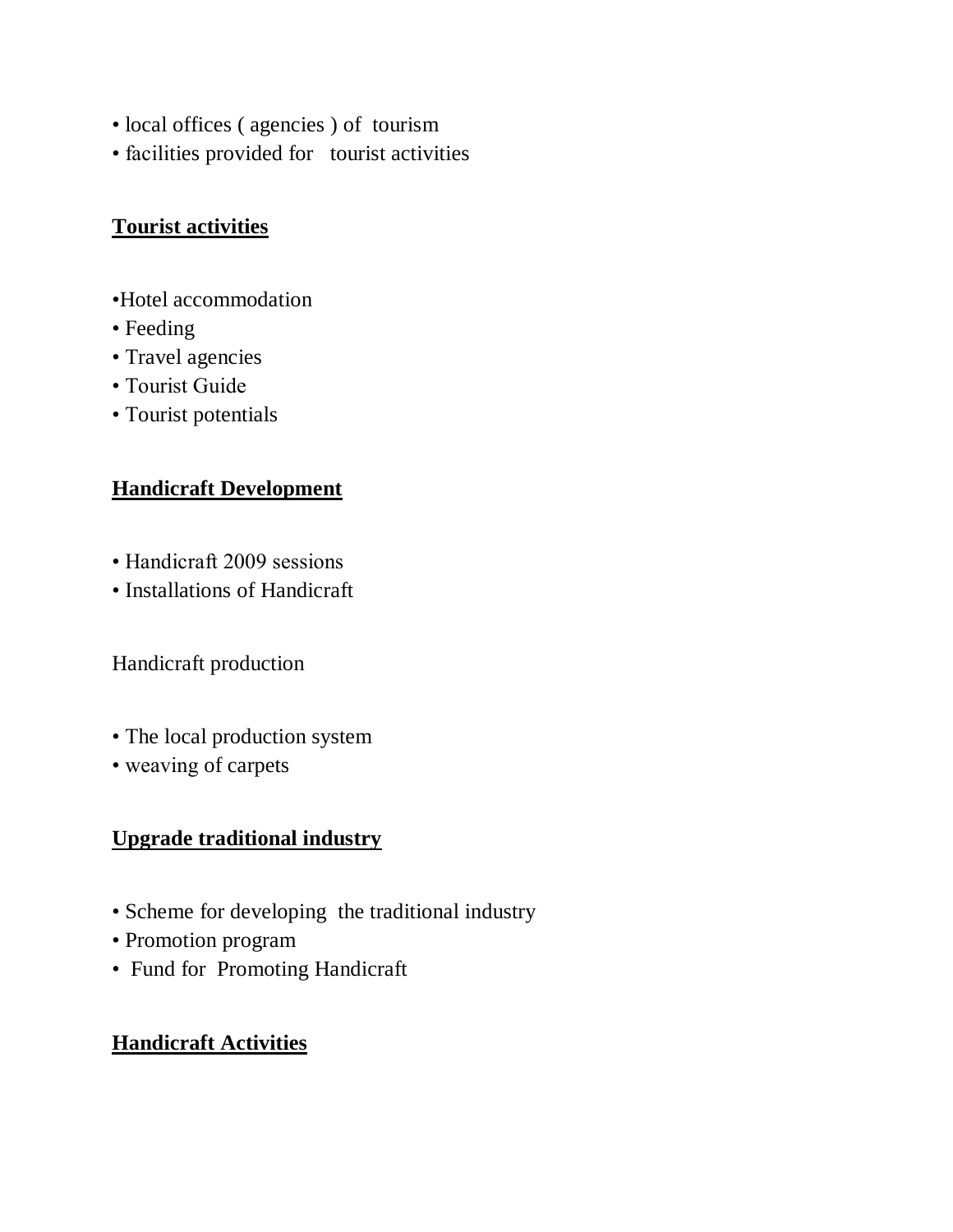- Code of activities of Handicraft ( traditional industries )
- slogans of traditional industries . (Handicraft )
- Media System of traditional media industry "promotion "
- How do you become handicraft ?

The most important tourist attractions

Tourism in Qantara



Timimoun .. A charming oasis in the desert of Algeria

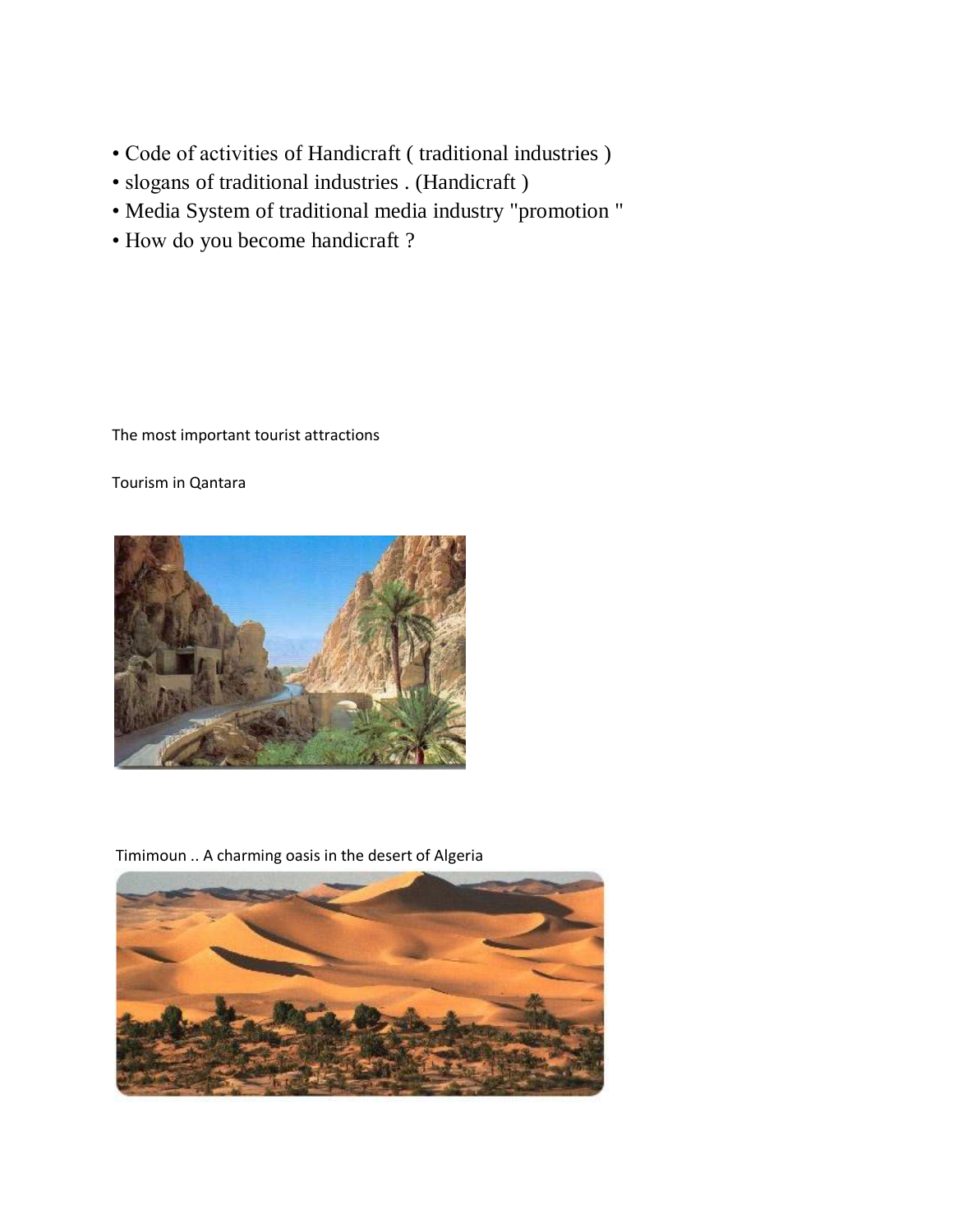Amdgasn, the oldest monuments in Algeria



Jijel charming

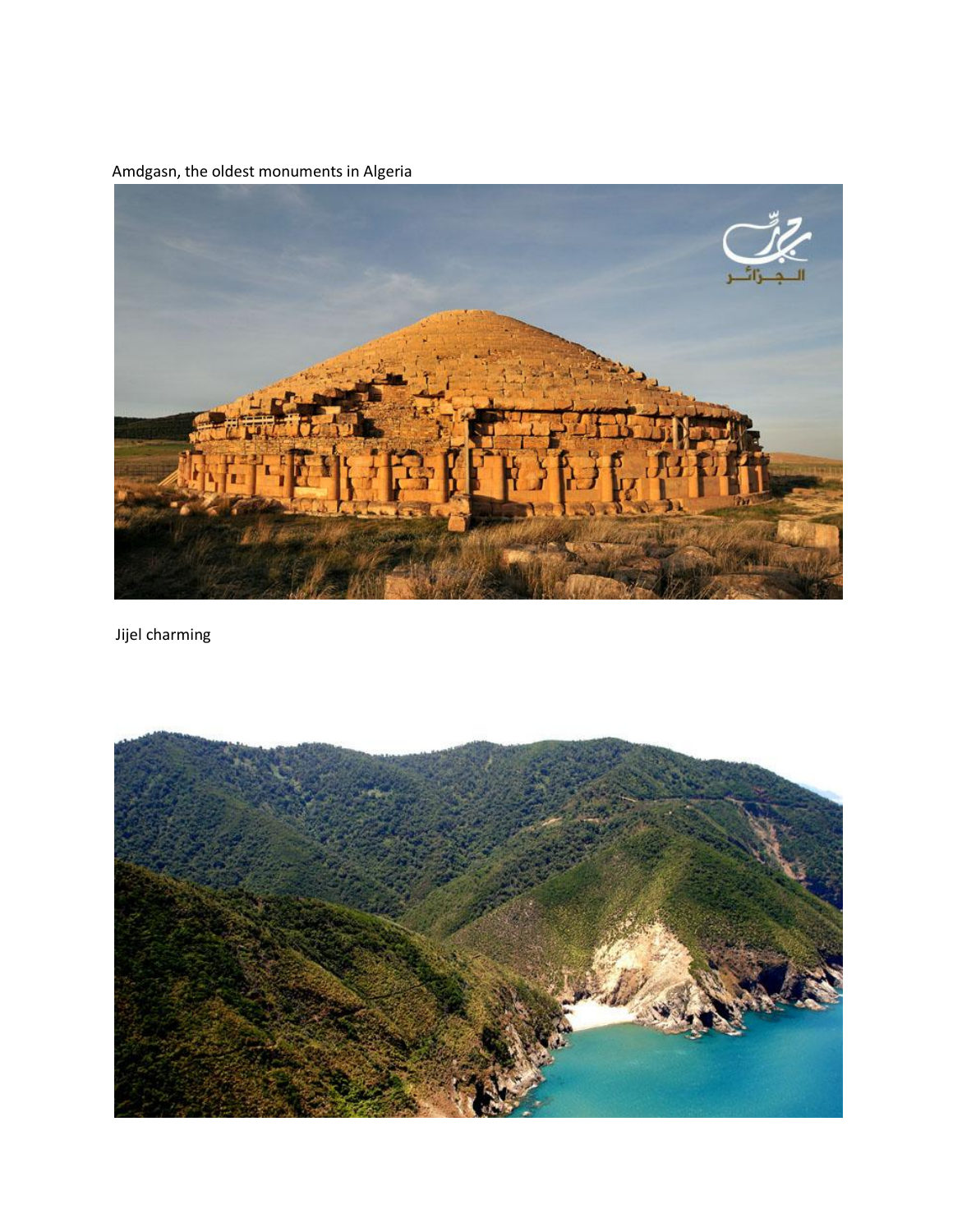Hassan gems in Tlemcen News



Algeria: green hills and land

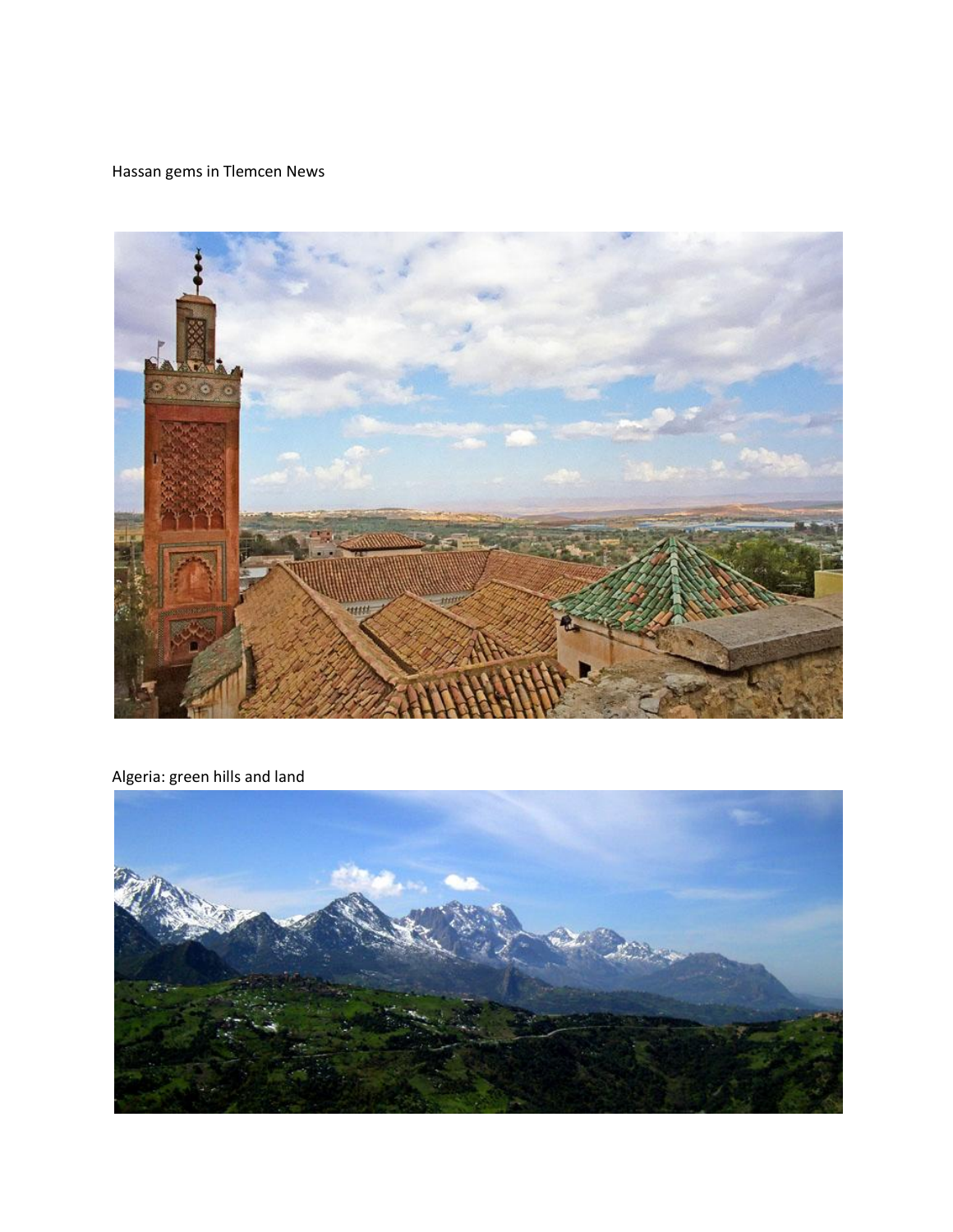#### El Kala coast and coral